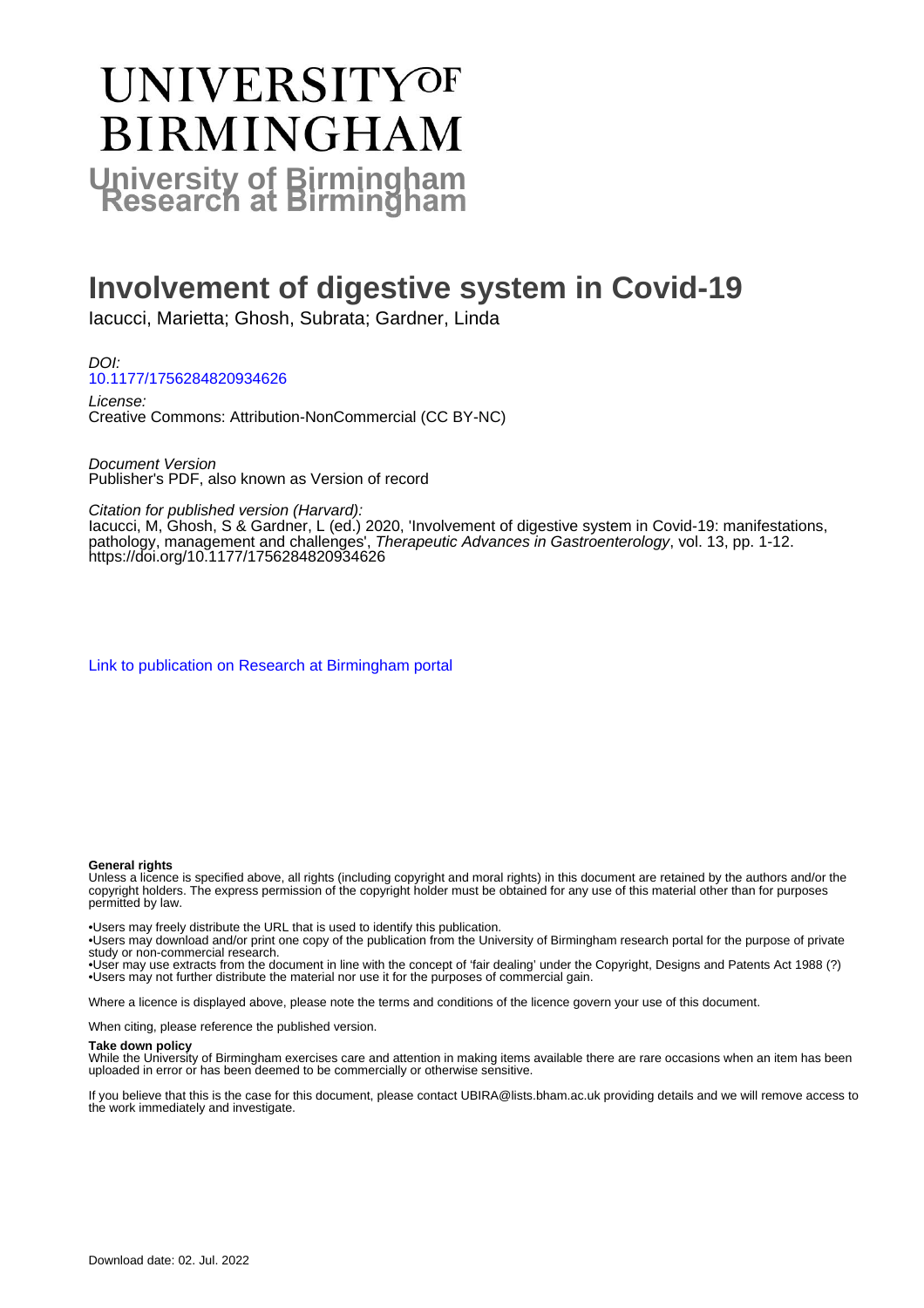# **Involvement of digestive system in COVID-19: manifestations, pathology, management and challenges**

**Song Su\*, Jun Shen\*, Liangru Zhu\*, Yun Qiu, Jin-Shen He, Jin-Yu Tan, Marietta Iacucci, Siew C Ng, Subrata Ghosh, Ren Mao and Jie Liang** 

*Abstract***:** The pandemic of novel coronavirus disease (COVID-19) has developed as a tremendous threat to global health. Although most COVID-19 patients present with respiratory symptoms, some present with gastrointestinal (GI) symptoms like diarrhoea, loss of appetite, nausea/vomiting and abdominal pain as the major complaints. These features may be attributable to the following facts: (a) COVID-19 is caused by the severe acute respiratory syndrome coronavirus 2 (SARS-CoV-2), and its receptor angiotensin converting enzyme 2 (ACE2) was found to be highly expressed in GI epithelial cells, providing a prerequisite for SARS-CoV-2 infection; (b) SARS-CoV-2 viral RNA has been found in stool specimens of infected patients, and 20% of patients showed prolonged presence of SARS-CoV-2 RNA in faecal samples after the virus converting to negative in the respiratory system. These findings suggest that SARS-CoV-2 may be able to actively infect and replicate in the GI tract. Moreover, GI infection could be the first manifestation antedating respiratory symptoms; patients suffering only digestive symptoms but no respiratory symptoms as clinical manifestation have also been reported. Thus, the implications of digestive symptoms in patients with COVID-19 is of great importance. In this review, we summarise recent findings on the epidemiology of GI tract involvement, potential mechanisms of faecal–oral transmission, GI and liver manifestation, pathological/histological features in patients with COVID-19 and the diagnosis, management of patients with pre-existing GI and liver diseases as well as precautions for preventing SARS-CoV-2 infection during GI endoscopy procedures.

**Keywords:** COVID-19, endoscopy, gastrointestinal manifestation, inflammatory bowel disease

Received: 23 April 2020; revised manuscript accepted: 26 May 2020.

# **Introduction**

The rapid outbreak of coronavirus disease 2019 (COVID-19) caused by severe acute respiratory syndrome corona virus 2 (SARS-CoV-2), initially referred to as the 2019 novel coronavirus (2019 nCoV), has been impacting the entire world since December 2019. As of 22 April 2020, more than 2,471,136 laboratory-confirmed cases and more than 169,006 deaths in over 200 countries had been reported [World Health Organisation (WHO). Novel Coronavirus (2019-nCoV) situation reports: [https://www.who.int/emergencies/diseases/novel](https://www.who.int/emergencies/diseases/novel-coronavirus-2019/situation-reports/)[coronavirus-2019/situation-reports/](https://www.who.int/emergencies/diseases/novel-coronavirus-2019/situation-reports/)]. In this

state-of-the-art review article, we discuss in detail the gastrointestinal (GI) and liver involvement in COVID-19, which may be under-appreciated and pose a diagnostic challenge as well as a public health issue requiring further research.

# **Literature search**

The PubMed, Web of Science and EMBASE databases were comprehensively searched for articles published from 1 December 2019 to 17 April 2020 with the following key words: 'coronavirus disease 2019', 'COVID-19', 'severe acute

*Ther Adv Gastroenterol*

DOI: 10.1177/ 2020, Vol. 13: 1–12

© The Author(s), 2020. Article reuse guidelines: [sagepub.com/journals](https://uk.sagepub.com/en-gb/journals-permissions)[permissions](https://uk.sagepub.com/en-gb/journals-permissions)

https://doi.org/10.1177/1756284820934626 1756284820934626

#### Correspondence to: **Ren Mao**

Department of Gastroenterology, The First Affiliated Hospital of Sun Yat-sen University, No. 58 Zhongshan Road 2, Guangzhou, 510080, P.R. China

#### **[maoren2023@gmail.com](mailto:maoren2023@gmail.com) Jie Liang**

State Key Laboratory of Cancer Biology & Institute of Digestive Diseases, Xijing Hospital, Air Force Medical University, Changle West Road 127, Xi'an, Shaanxi, 710032, China

#### **[liangjie@fmmu.edu.cn](mailto:liangjie@fmmu.edu.cn) Song Su**

State key Laboratory of Cancer Biology, National Clinical Research Center for Digestive Diseases and Xijing Hospital of Digestive Diseases, Air Force Medical University, Xi'an, China

#### **Jun Shen**

Division of Gastroenterology and Hepatology, Ren Ji Hospital, School of Medicine, Shanghai Jiao Tong University, Shanghai Institute of Digestive Disease, Shanghai Inflammatory Bowel Disease Research Center, Shanghai, China

### **Liangru Zhu**

Division of Gastroenterology, Union Hospital, Tongji Medical College, Huazhong University of Science and Technology, Wuhan, China

#### **Yun Qiu Jin-Shen He Jin-Yu Tan**

Department of Gastroenterology, The First Affiliated Hospital of Sun Yat-sen University, Guangzhou, China

#### **Marietta Iacucci Subrata Ghosh**

Institute of Immunology and Immunotherapy,

[journals.sagepub.com/home/tag](https://journals.sagepub.com/home/tag) 1



Creative Commons Non Commercial CC BY-NC: This article is distributed under the terms of the Creative Commons Attribution-NonCommercial 4.0 License (https://creativecommons.org/licenses/by-nc/4.0/) which permits non-commercial use, reproduction and distribution of the work without further permission provided the original work is attributed as specified on the SAGE and Open Access pages (https://us.sagepub.com/en-us/nam/open-access-at-sage).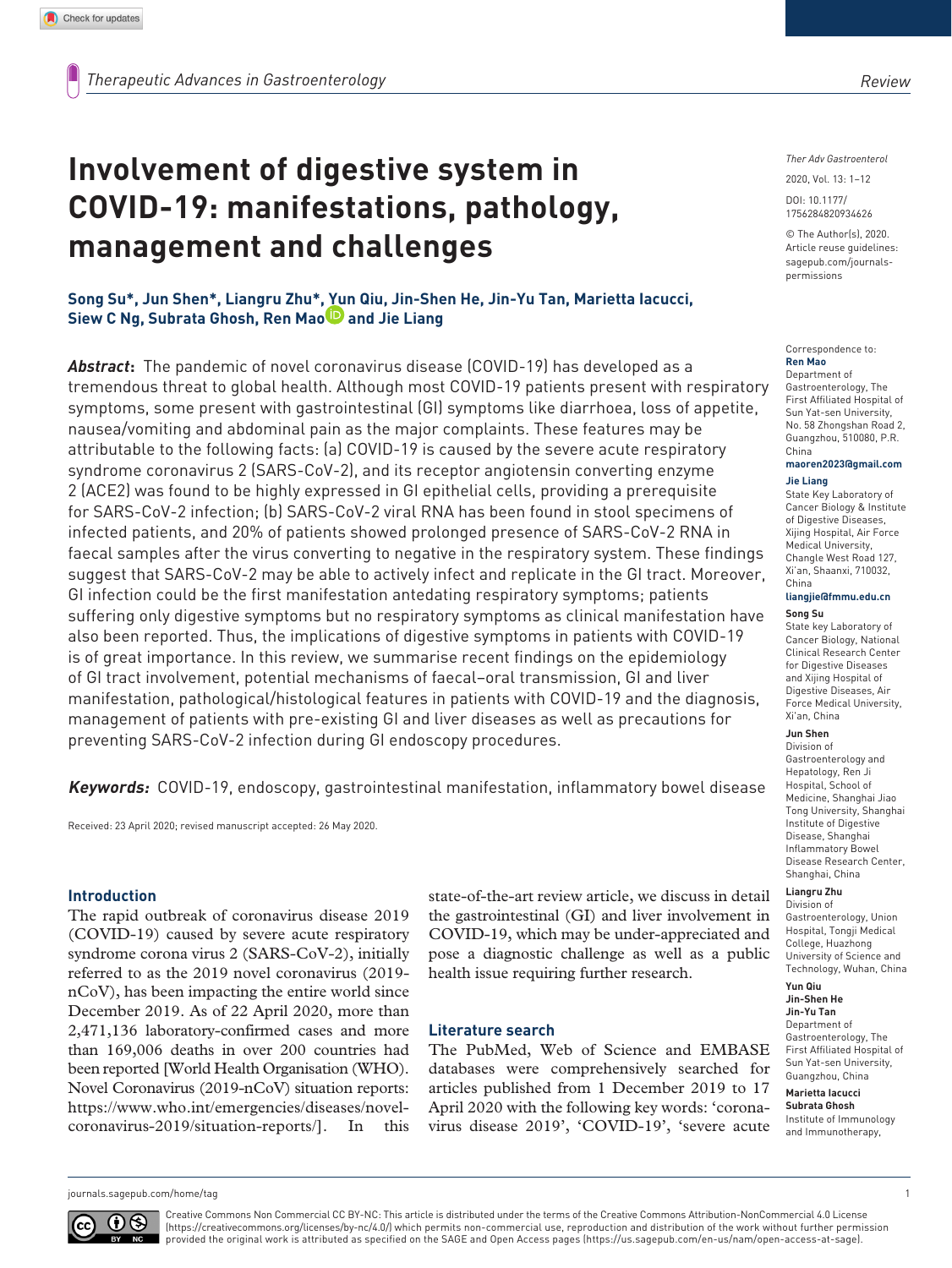NIHR Biomedical Research Institute, Institute of Translational Medicine, University of Birmingham and University Hospitals Birmingham NHS Foundation Trust, Birmingham, UK

#### **Siew C Ng**

Department of Medicine and Therapeutics, Institute of Digestive Disease, State Key Laboratory of Digestive Disease, LKS Institute of Health Sciences, The Chinese University of Hong Kong, Hong Kong, China

\*These authors contributed equally to this paper.

respiratory syndrome corona virus 2', 'SARS-CoV-2', '2019 novel coronavirus' or '2019-nCoV'; 'gastroenterology' or 'gastrointestinal' or 'digestive' alone and in combination. Moreover, in light of the fact that considerable numbers of COVID-19 patients were reported in Chinese journals, the following major Chinese medical databases were also systematic searched: CNKI, WANFANG DATA, SinoMed. Two independent researchers (SS and LJ) screened study titles and abstracts and, when necessary, the full-text was further screened. Related articles were defined as COVID-19 literature simultaneously involving information on gastroenterology. Articles published in English and Chinese were both eligible. The reference lists of the included literature were searched manually for additional publications.

#### **GI and liver manifestation in COVID-19**

#### *GI manifestation*

While respiratory tract manifestations such as fever and cough are the most common reported symptoms in patients infected with severe acute respiratory syndrome coronavirus 2 (SARS-CoV-2), symptoms in other organs such as the GI tract, including nausea/vomiting and diarrhoea, have also been reported.<sup>1</sup> A study of 138 confirmed patients with COVID-19 showed that the main symptoms of COVID-19 included fever (98.6%), fatigue (69.6%), dry cough (59.4%), myalgia (34.8%) and dyspnoea (31.2%), GI symptoms included abdominal pain (3.6%), diarrhoea  $(10.1\%)$  and vomiting  $(3.6\%)$ . It is worth noting that 14 cases (10.1%) had diarrhoea and nausea first, preceding fever.2 Another retrospective analysis of 1099 patients with COVID-19 showed that the main symptoms of COVID-19 were fever (87.9%) and cough (67.7%), whereas diarrhoea (3.7%) and vomiting (5.0%) were less frequent. Among GI symptoms, the incidence of diarrhoea and abdominal pain in patients with severe COVID-19 was higher than that in patients with mild COVID-19.<sup>1</sup> According to the WHO and China collaborative report, the typical symptoms of COVID-19 include fever (87.9%), cough (67.7%), asthenia (38.1%) and dyspnea (18.6%). Unfortunately, although the report includes more than 50,000 COVID-19 infected patients, only diarrhoea as a GI symptom was included in this report  $(3.7\%)$ .<sup>3</sup> In a recent systematic review and meta-analysis of 35 studies, comprising 6686 patients on GI manifestations of SARS-CoV-2 infection, the pooled prevalence of all GI symptoms was 15%, with nausea and/or vomiting, diarrhoea and loss of appetite being the three most common.4

Currently, loss of appetite was reported, ranging from 1.0% to 79%.4 In the study by Lin *et al*., most COVID-19 patients developed loss of appetite during hospitalization, with a minority of patients having anorexia as initial presentation.5 Further they found there was no correlation between antibiotic treatment or antiviral treatment with loss of appetite.<sup>5</sup> Although anorexia was the most common GI symptom (26.8%) after pooled analysis of prevalence, the mechanism of onset of anorexia in patients with COVID-19 remains unclear. It may be partially explained by gustatory dysfunction, which was found as high as 88.0% in a set of 417 mild-to-moderate COVID-19 patients in Europe. In addition, gustatory dysfunction was also significantly associated with olfactory dysfunction, which was identified with a high prevalence of 85.6% and may further exacerbate loss of appetite.<sup>6</sup>

With regard to the characteristics of diarrhoea, a study collected data from three reports and concluded that the link between diarrhoea and COVID-19 may be underestimated.<sup>7-9,10</sup> Another study on GI manifestations of COVID-19 in a single center in Wuhan showed that the onset of diarrhoea was 1–8days after the onset of the COVID-19 (with the median time 3.3days). The course of disease was 1–14days, the average duration was  $(4.1 \pm 2.5)$  days. Bowel movement could be as high as 9 times per day, with the average  $(3.3 \pm 1.6)$  times per day. In most instances, stool would be watery stool (34.3%). A total of 55% of patients had diarrhoea after taking oseltamivir and/or abidol hydrochloride; 22% of them were judged to be non-drug diarrhoea after ruling out drug-induced diarrhoea. Some of the patients had routine stool test, including stool traits, inflammatory cells like red blood cells as well as white cells, parasite egg and occult blood test, but only 6.9% of them had abnormal results. The abnormal findings included 5.2% positivity of white cells and 1.7% occult blood test positive, with no red blood cells found, which is consistent with the characteristics of virus-infected diarrhoea.<sup>11</sup> Virus-infected diarrhoea is also called viral gastroenteritis, and the clinical presentation of patients with symptomatic infections is characterised by non-bloody diarrhoea and vomiting, and can be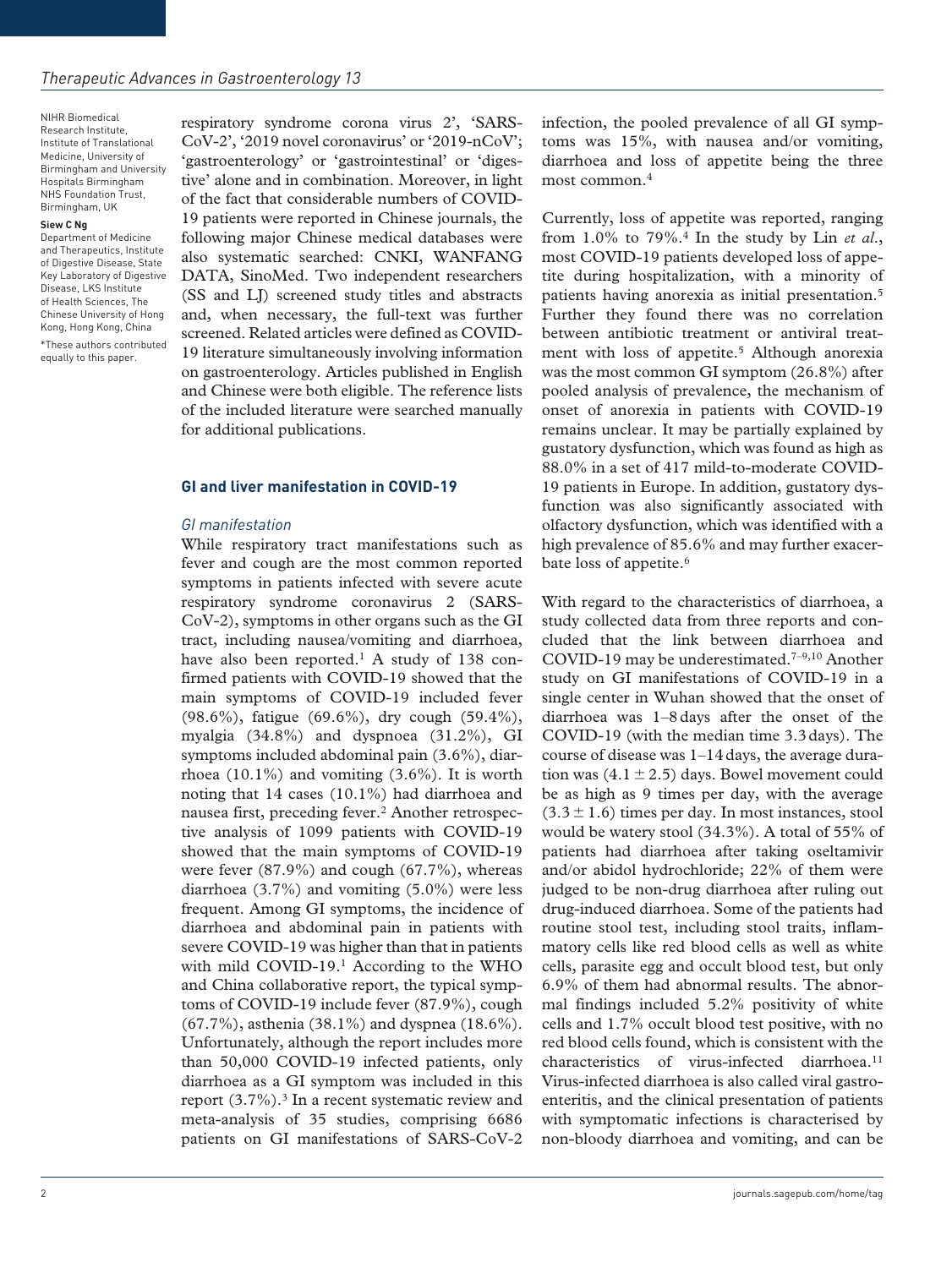accompanied by nausea, abdominal cramps and fever.12 As for the difference in incidence of diarrhoea across studies, this may relate to variation in definition of symptoms of GI involvement of diarrhoea, and also if diarrhoea was documented on admission, or during the course of hospitalisation, drugs given or concomitant infections (such as *Clostridioides difficile*) may lead to diarrhoea too.

In addition, digestive symptoms appeared to be tied to worse outcomes. Whereas 60% of patients without digestive symptoms recovered and were discharged, in contrast, only 34.3% of the patients with digestive symptoms recovered.<sup>13</sup> Moreover, another study involving 1141 COVID-19 patients found that 183/1141 (16%) presented with GI symptoms only.14 Thus, patients with GI symptoms should attract the attention of both patients and doctors.

#### *Liver injury*

The incidence of liver injury in patients with COVID-19 was reported as 39.6% to 43.4%, manifested mainly by the elevation of alanine aminotransferase (ALT) and aspartate aminotransferase (AST) levels, as well as hypoalbuminemia. A few patients had a slight increase in total bilirubin (TBIL) level.8,15 In a study by Wang *et al*., 132 COVID-19 patients with liver injury were identified, of whom 72 were male (54.5%) and 60 were female (45.5%). The median age (range) was 62years (26–88years). Most of these patients showed mild liver injury, with elevated levels of ALT and/ or AST ranging from 40 to 80U/l at the time of admission. Only a minority of patients had higher levels of TBIL (13/132), direct bilirubin (DBIL) (18/132) and indirect bilirubin (IBIL) (8/132). Notably, around one-fourth had albumin levels  $\langle 35 \text{ g}/l$  (lower than the normal reference value). In addition, 12 patients were found to have a history of chronic hepatitis B and 2 patients had a history of chronic hepatitis C, but viral nucleic acid test showed no active hepatitis B and  $C<sup>15</sup>$  In a large cohort study by Guan *et al*., 23 out of 1099 cases were identified with preexisting hepatitis B infection.1

Liver abnormalities of COVID-19 patients may be due to liver cell dysfunction like the preexisting viral hepatitis described above or other causes such as drug toxicity and systemic inflammation. The receptor of SARS-CoV-2, angiotensin converting enzyme 2 (ACE2), has been found to be

highly expressed both in GI epithelial cells and liver, suggesting a direct damage potential of SARS-CoV-2 on livers.16 Almost the entire GI tract, including stomach, duodenum, small intestine and rectal epithelial cells were found to have viral nucleocapsid protein of SARS-CoV-2 and ACE2 protein expression. Especially in the proximal and distal enterocytes, ACE2 receptors are remarkably highly expressed.10,17 However, currently, there is no data describing the impact of preexisting viral hepatitis on COVID-19. Also, the mutual effect between COVID-19 and viral hepatitis deserves more attention and further investigation. On the other hand, a variety of drugs have been used in the treatment of COVID-19, including antipyretic and analgesic drugs to relieve fever symptoms, antiviral drugs such as abidol, oseltamivir, readcivir and lopinavir, as well as glucocorticoids, antibiotics, proprietary Chinese medicine and traditional Chinese medicine prescriptions. All of these might increase the risk of drug-induced liver injury.18–20 Additionally, a report from Singapore found that three out of five patients treated with lopinavir-ritonavir developed abnormal liver function.<sup>21</sup> Moreover, systemic inflammatory response syndrome (SIRS) caused by pneumonia may also aggravate liver injury. According to the results of pathological anatomy of the first case of COVID-19, the liver tissue of patients with COVID-19 showed mild active inflammatory lesions in the hepatic lobular portal area, which may lead to liver injury.22

#### **Potential faecal–oral transmission and mechanism**

SARS-CoV-2 RNA was first detected in a stool specimen from the first reported COVID-19 case in the United States (US).<sup>23</sup> In another subsequent Chinese cohort with 73 SARS-CoV-2 infected hospitalised patients, viral RNA was detected in the stools of 53.42% (39/73) of patients. Viral RNA was still positive in 17 patients (23.29%), even after levels had become undetectable in the respiratory tract.17 Meanwhile, SARS-CoV-2 has also been detected in stool samples from patients without GI symptoms.<sup>24</sup>

Though controversial, evidence is accumulating to support the notion that SARS-CoV-2 viral particles are viable in environmental conditions that could facilitate faecal–oral transmission. A recent study showed the possibility of extended duration of faecal viral shedding for up to 5weeks after the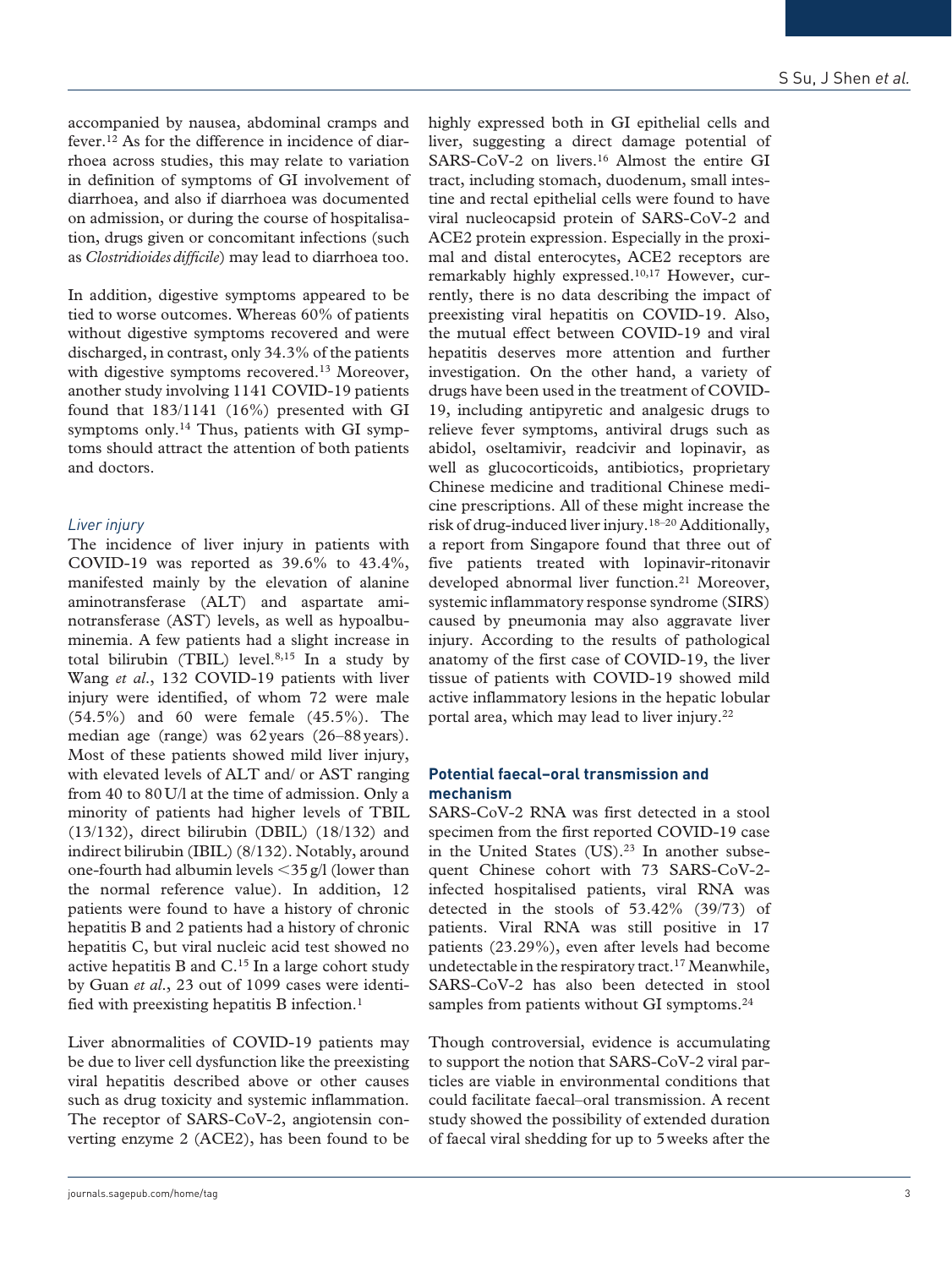

**Figure 1.** The intestine with normal color, alternating segmental dilatation and stenosis in an 85-year-old man with COVID-19 autopsy.

patients' respiratory specimens tested negative for SARS-CoV-2 RNA.25 A paediatric study also confirmed that majority of children continued to have positive viral rectal swabs after nasopharyngeal swabs were negative.26 These data suggest that the virus could remain viable in the environment for days, with the potential risk of faecal– oral transmission. Similarly, another coronavirus, SARS-CoV, which induced the global pandemic of severe acute respiratory syndrome (SARS) in 2003, was also detected in the stool from SARS patients. In contrast, SARS-CoV was negative in urine and stool from recovery patients or healthy controls.27 However, viral detection in the stool does not necessarily equate to virus infectivity, and direct evidence of faecal transmission of COVID-19 has yet to be identified.28

#### **Pathology/histology findings of GI and liver involvement in COVID-19**

The main target organ of COVID-19 is lung. The pathological features of COVID-19 are similar to those seen in Middle Eastern respiratory syndrome (MERS) coronavirus infection and SARS.8,22 Histological examination showed diffuse alveolar damage with cellular fibromyxoid exudates. Desquamation of pneumocytes and hyaline membrane formation were found in lung tissue, indicating acute respiratory distress syndrome (ARDS). Interstitial mononuclear inflammatory infiltration was seen in lungs. Multinucleated syncytial cells were identified in the intra-alveolar spaces, showing viral cytopathic-like changes. Intranuclear or intracytoplasmic viral inclusions were not identified.22 The injury of other tissues and organs affected by SARS-COV-2 are still in the process of becoming further understood. Histological involvement of the digestive system was observed in a limited number of cases of puncture and autopsy.<sup>22,29</sup>

#### *GI endoscopy and biopsy findings*

Previously, in the only case who underwent endoscopy because of upper GI bleeding from the cohort of 73 patients, no abnormalities were observed in the stomach, duodenum, colon and rectum, with the exception of mucosa damage in the oesophagus at endoscopy. Histology showed numerous infiltrating plasma cells and lymphocytes as well as interstitial oedema in the lamina propria of the stomach, duodenum and rectum.17 A recent cohort of 95 COVID-19 patients reported an additional 6 cases who underwent endoscopy examination, and identified SARS-CoV-2 RNA in the oesophagus, stomach, duodenum and rectum from two severe COVID-19 patients, whereas only one case out of four nonsevere cases were found to have SARS-CoV-2 in the duodenum.5

#### *Autopsy*

Gross appearance showed increased liver volume and enlarged gallbladder. The colour of the stomach mucosa was dark red; a small number of bleeding points could be seen. The colour of the intestine was normal, with segmental dilatation and stenosis alternating in an 85-year-old man with COVID-19 autopsy (Figure 1). Whether this finding is secondary to COVID-19 or a pre-existent GI comorbidity such as ischemia remains unknown. No abnormality was found in the spleen.<sup>30</sup>

#### *Liver biopsy*

Histological findings of liver from four post-mortem biopsies showed mild sinusoidal dilatation, mild lobular lymphocytic infiltration and patchy hepatic necrosis in the periportal and centrilobular areas. In general, there was no significant lymphocytic infiltration of the portal tracts and no obvious fatty changes (Figure 2).<sup>31</sup> Another study of one biopsy specimen from a patient who died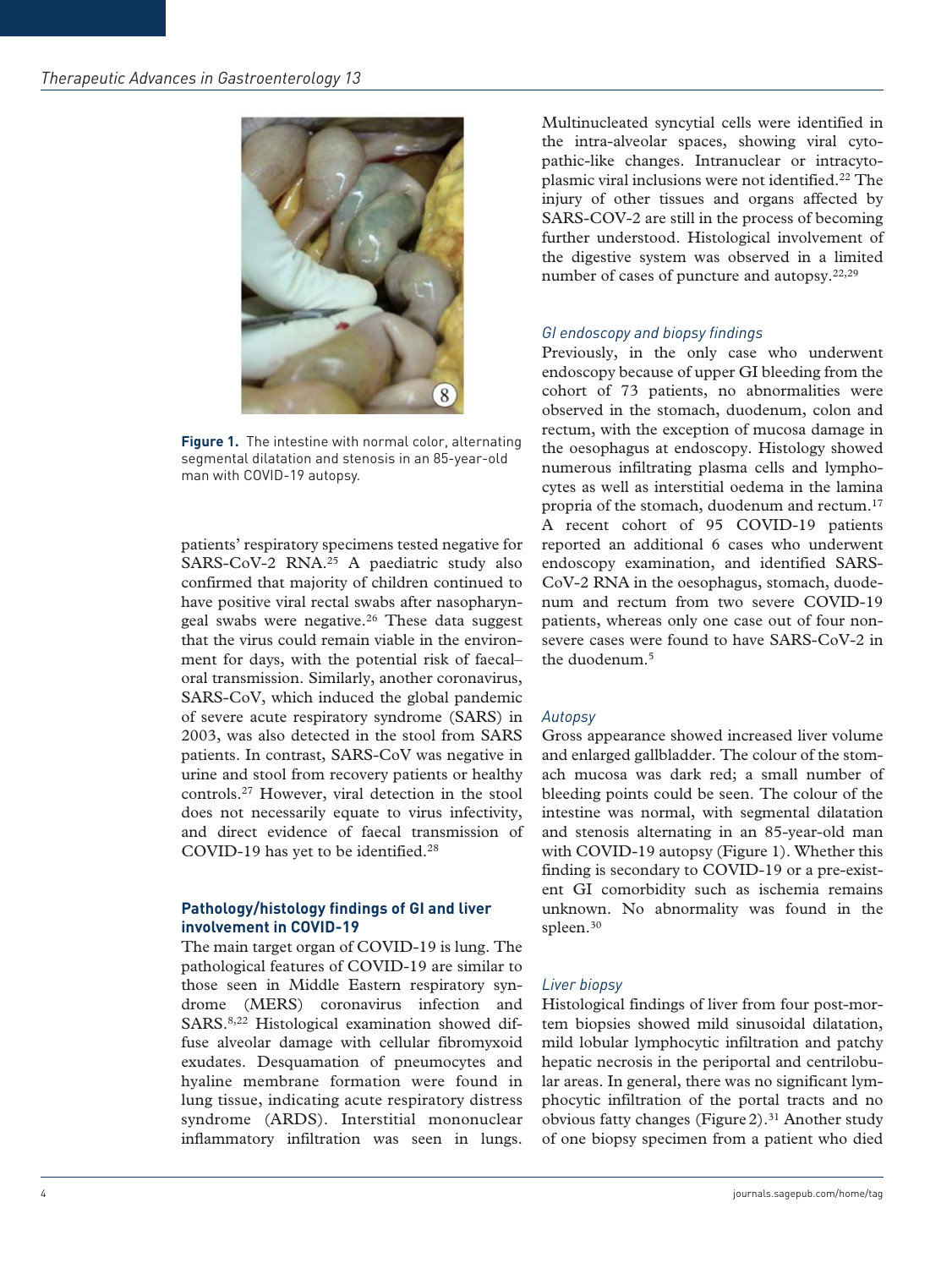

**Figure 2.** (C) Mild sinusoidal dilatation with increased lymphocytic infiltration. (D) Higher power view showing sinusoidal lymphocytes. (E) Focal hepatic necrosis in periportal zone. (F) Focal centrilobular hepatic necrosis. (Copyright: This is an open access article distributed under the Creative Commons Attribution License which permits unrestricted use, distribution, and reproduction in any medium, provided the original work is properly cited.).

from COVID-19 showed moderate microvesicular steatosis, and mild lobular and portal activity, indicating the injury could have been caused by either SARS-CoV-2 infection or drug-induced liver injury.<sup>22</sup>

Therefore, the histological features of GI and liver involvement in COVID-19 are in general quite non-specific but there is also a paucity of data from large cohorts of patients, which is understandable.

#### **Diagnosis of COVID-19 in patients with GI diseases and relevant risk factors**

The updated diagnosis criteria of COVID-19 recommended by National Health Commission of the People's Republic of China is summarised in Appendix 1. Patients with comorbidities such as diabetes, cardiovascular diseases and cancer in general are more susceptible to infection and have worse prognosis.<sup>1,32</sup> However, whether patients with underlying GI and liver conditions are more likely to be infected with SARS-CoV-2 remains unknown.

Regarding patients with inflammatory bowel disease (IBD), a baseline increased risk of SARS-CoV-2 infection or development of COVID-19 has not been identified.<sup>33,34</sup> However, IBD patients under the following scenarios deserve more attention<sup>35</sup>:

- (1) Patients with IBD on immunosuppressive agents;
- (2) Patients with active IBD with malnutrition;
- (3) Elderly patients with IBD;
- (4) Patients with IBD frequently visiting medical clinic;
- (5) Patients with IBD with underlying health conditions, such as hypertension and diabetes;
- (6) Patients with IBD who are pregnant.

#### **Management of patients with pre-existing GI and liver diseases**

#### *Liver disease (hepatitis B infection, non-alcoholic fatty liver disease and alcohol-related liver disease)*

In a large cohort study of 1099 COVID-19 patients, 261 (23.7%) reported having at least one comorbidity. As to pre-existing GI and liver diseases, hepatitis B was found in 23 (2.1%) patients and a higher prevalence in severe cases was found compared with non-severe cases (2.4%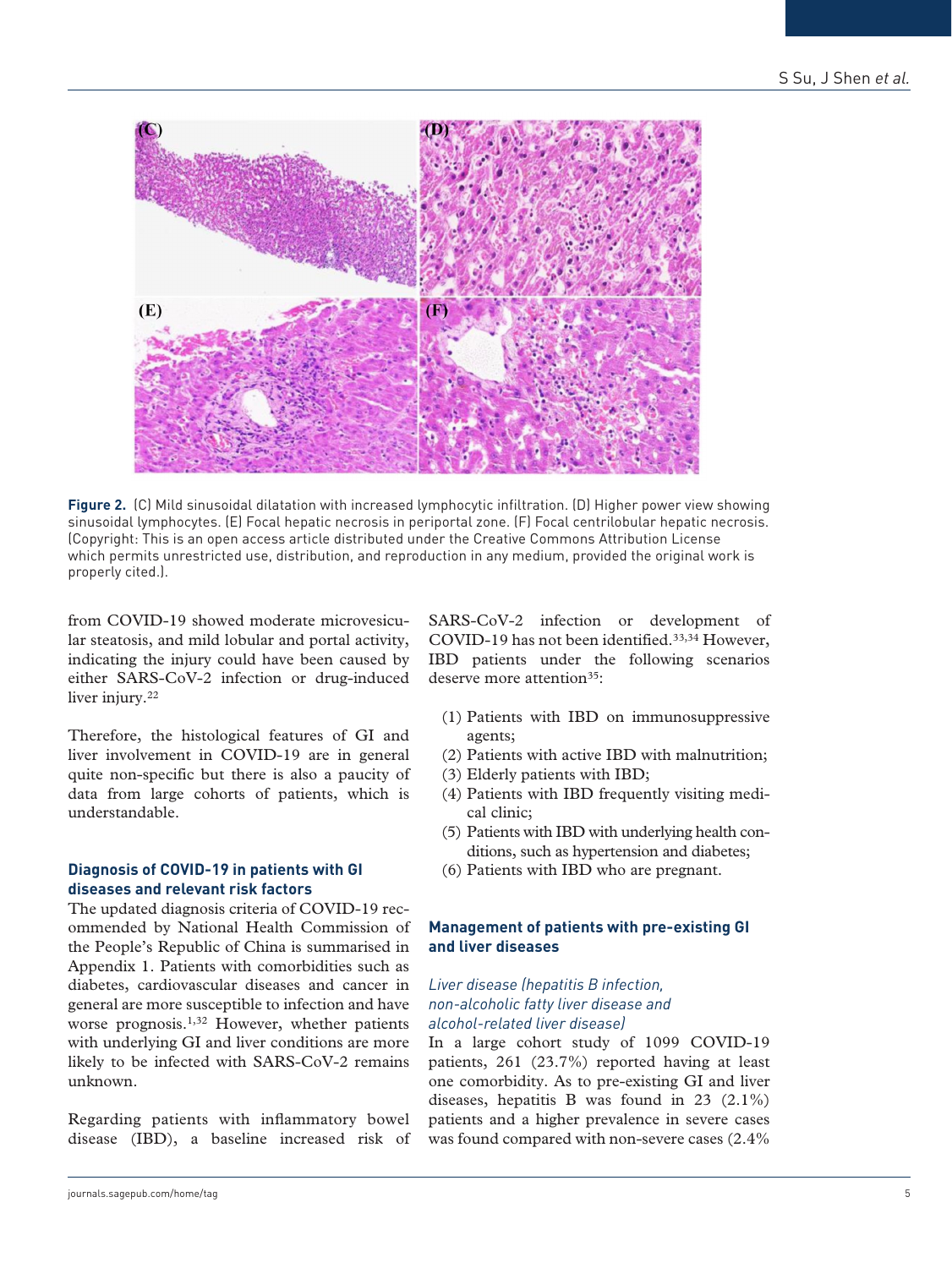*versus* 0.6%).1 Although increasing evidence suggests that severe COVID-19 cases are more likely to suffer liver injury than mild cases, data about other underlying chronic liver conditions, such as non-alcoholic fatty liver disease, alcohol-related liver disease and autoimmune hepatitis, and their impact on prognosis of COVID-19 needs to be further evaluated.

# *GI cancers*

In another nationwide cohort study of 1590 COVID-19 patients, 18 (1%) cases were identified having a history of cancer, of which 3 had history of colorectal cancer (1 colonic tubular adenocarcinoma, 1 rectal carcinoma and 1 colorectal carcinoma). Further, a higher risk of developing severe types of COVID-19 was found in patients with pre-existing cancer or a cancer history. To manage these patients, several recommendations have been given, such as an intentional postponement of adjuvant chemotherapy or elective surgery on a patient-by-patient basis, stronger personal protection provisions, and more intensive surveillance or treatment.<sup>36</sup>

## *Inflammatory bowel disease*

In mainland China, the outbreak of COVID-19 is currently close to extinction. Fortunately, no IBD patient is reported to be infected with SARS-CoV-2 in the IBD network. The Chinese IBD Elite Union incorporating the seven largest IBD referral centres and the three largest tertiary IBD centres in Wuhan city, which covers over >20,000 IBD patients, report no SARS-CoV-2 infection to 22 April 2020. The Chinese IBD Society officially issued guidelines for managing IBD patients in early February 2020.37 Worldwide, however, the International Organisation for Study of IBD (IOIBD) has been collecting data on IBD patients who developed COVID-19, and 704 patients have been identified globally to 22 April 2020 [\(https://covidibd.org/current-data/\)](https://covidibd.org/current-data/). In a recent large cohort study involving 525 IBD cases from 33 countries, corticosteroids, but not tumour necrosis factor (TNF) antagonists, are associated with severe COVID-19. In addition, increasing age and comorbidities are also risk factors for adverse COVID-19 outcomes.38 Current practical recommendations by Chinese IBD Society highlights that IBD patients taking biologics or/ and immunosuppressants are not at increased risk of contracting COVID-19. The IOIBD and

Crohn's and Colitis UK (CCUK) also confirm the opinion that biologics and immunosuppressants are generally safe.<sup>39,40</sup> It is essential to weigh the risk of COVID-19 and the risk of an IBD flare. Guidelines issued by the Chinese IBD Society suggests that it is better for that IBD patient to stay on their existing medications, while choosing alternative biologics, and immunosuppressants should be fully discussed with own doctors. Thus, avoidance of contact with the high-risk public is a more rigorous and optimised option for IBD patients.

### **Precautions for preventing SARS-CoV-2 infection during GI endoscopy procedures**

Healthcare workers are especially at increased risk of exposure to COVID-19 according to previous data in China and Italy.<sup>41,42</sup> Although COVID-19 is spread primarily through respiratory droplets from talking, coughing, sneezing and close contact with symptomatic individuals, all endoscopies should be considered aerosolgenerating procedures and can lead to subsequent airborne transmission. Upper endoscopy can cause coughing, gagging and retching, whereas passing flatus and pathogen-containing liquid stools can occur during colonoscopy.43,44 It is of course very important when looking after confirmed COVID-19 patients and to adhere to hospital protocols, including properly wearing personal protective equipment (PPE), but of concern are unknown infected persons such as asymptomatic carriers or patients with mild symptoms undergoing endoscopic procedures.<sup>9</sup> Thus, assessment and screening for signs of infections, travel history, contact with potentially infected patients must be protocol-driven in highthroughput clinical areas such as endoscopy suites. Of note, the classification of high-risk regions is going not to be a uniform concept even in the same months of March to April.<sup>45,46</sup> The inconstant evolution of high-risk regions and countries has shifted from Asia to Europe and America in the last 4weeks.

Currently, non-essential endoscopic procedures are recommended to be cancelled and only emergency endoscopies are permitted.28,47 However, deferring endoscopic procedures in IBD patients may harbour potential risks such as increasing the risk of high-grade dysplasia and colorectal cancer diagnosis, failing to assess the efficacy of treatment especially agents such as biologics, Janus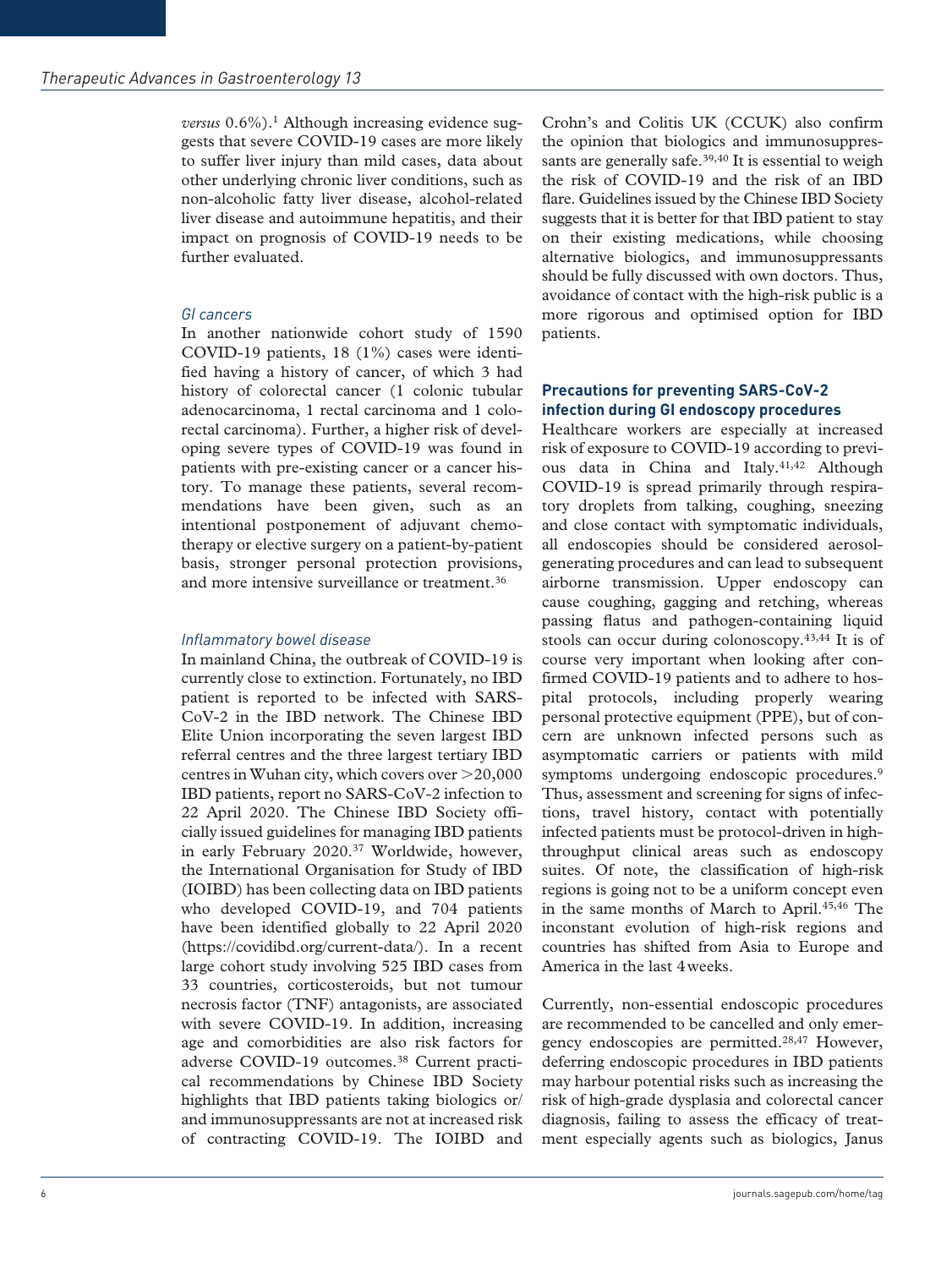kinase (JAK) inhibitors, or azathioprine, missed detection of early post-operative recurrence and missing monitoring colonoscopies in clinical trials. In the study by Iacucci *et al*., the following four scenarios were deemed urgent and recommended to necessitate endoscopy: to establish new diagnosis of moderate-to-severe IBD, to assess severe acute flare-up of ulcerative colitis, to diagnose sub-acute obstruction in patients with IBD, and in cases of worsening cholangitis and jaundice in patients with IBD and primary sclerosing cholangitis (PSC).<sup>44</sup> Of course, GI bleeding is generally a urgent situation and standard criteria should be used to decide on endoscopic intervention.

As to PPE needed during endoscopy, the American Gastroenterological Association (AGA) Institute Rapid Recommendations for Gastrointestinal Procedures During the COVID-19 Pandemic suggest N95 (or N99 or PAPR) masks instead of surgical masks as part of appropriate PPE in health care workers performing upper or lower GI procedures, regardless of COVID-19 status. As for confirmed or suspected COVID-19 patients, the AGA guideline recommends against only using surgical masks as part of adequate PPE.43 Several recommendations for GI endoscopy during the pandemic of COVID-19 are summarised in Appendix2.28,35,43,44,48

#### **Management of GI symptoms and abnormal liver function tests in patients with COVID-19**

At present, there is no specific drug for COVID19, and there is little literature on the treatment of GI symptoms. Certain drugs used in the early phase to treat COVID-19, including Lopinavir-Ritonavir, were associated with liver dysfunction. A recent randomised trial of Lopinavir-Ritonavir in hospitalised adults with severe COVID-19 showed benefit beyond standard care.<sup>49</sup> COVID-19 patients with diarrhoea were mostly treated with montmorillonite powder or probiotics. Berberine and some other traditional Chinese medicine have been suggested in China for diagnosis and treatment of general COVID-19, but this might need further clinical trials.50 Broad spectrum antibiotics are best avoided for the treatment of COVID-19, as these might cause antibiotic-associated diarrhoea. In the study of 1099 patients with COVID-19, 57.5% received intravenous antibiotics, which was significantly lower than during SARS, whereas only 3.7% of these patients had diarrhoea.<sup>51-53</sup> Generally, the diarrhoea improved rapidly. Most of the patients who had severe and stubborn diarrhoea had received antivirals such as oseltamivir and abidol.<sup>54</sup> Intestinal microbiota play an important role in maintaining human health. The metabolites of intestinal flora can also be useful for the treatment of virus by the interferon pathway. Therefore, it is recommended to use probiotics to maintain the intestinal microecological balance and prevent bacterial secondary infection in the COVID-19 diagnosis and treatment plan,<sup>53</sup> though further evidence is necessary.

Chao *et al.* reported that liver injury in mild cases of COVID-19 was often transient and can recover without any special treatment. When it comes to severe liver injury, liver protective drugs were usually given to such patients, but unfortunately the specific medications for liver protection were not described in that study.55

#### **Practice changes during pandemic and post-pandemic period**

Generally, according to the experience of Chinese gastroenterologists who volunteered to be dispatched to Hubei province from other parts of China and worked in the forefront, steps were taken to minimise the risk of nosocomial SARS-CoV-2 infection, and telemedicine has been applied widely in the care of non-COVID-19 patients including virtual clinics and nurse-led care support based on interactive social care apps such as WeChat. In most scenarios, the online consultations are free to patients to encourage patients to accept new models of clinical service. These strategies have greatly facilitated care delivery to patients with chronic GI diseases or patients with comorbidities or complications in the GI tract and liver nationwide.<sup>28</sup>

With regard to IBD patients, an IOIBD international meeting suggested the following practice changes were appropriate<sup>56</sup>:

- (1) patients taking prednisone therapy  $(\geq 20 \text{ mg})$ day) should reduce the dose or discontinue therapy (taper as appropriate) to prevent SARSCoV-2 infection;
- (2) patients taking prednisone therapy ( $\geq 20$  mg/ day) should stop therapy (taper as appropriate) if they test positive for SARS-CoV-2;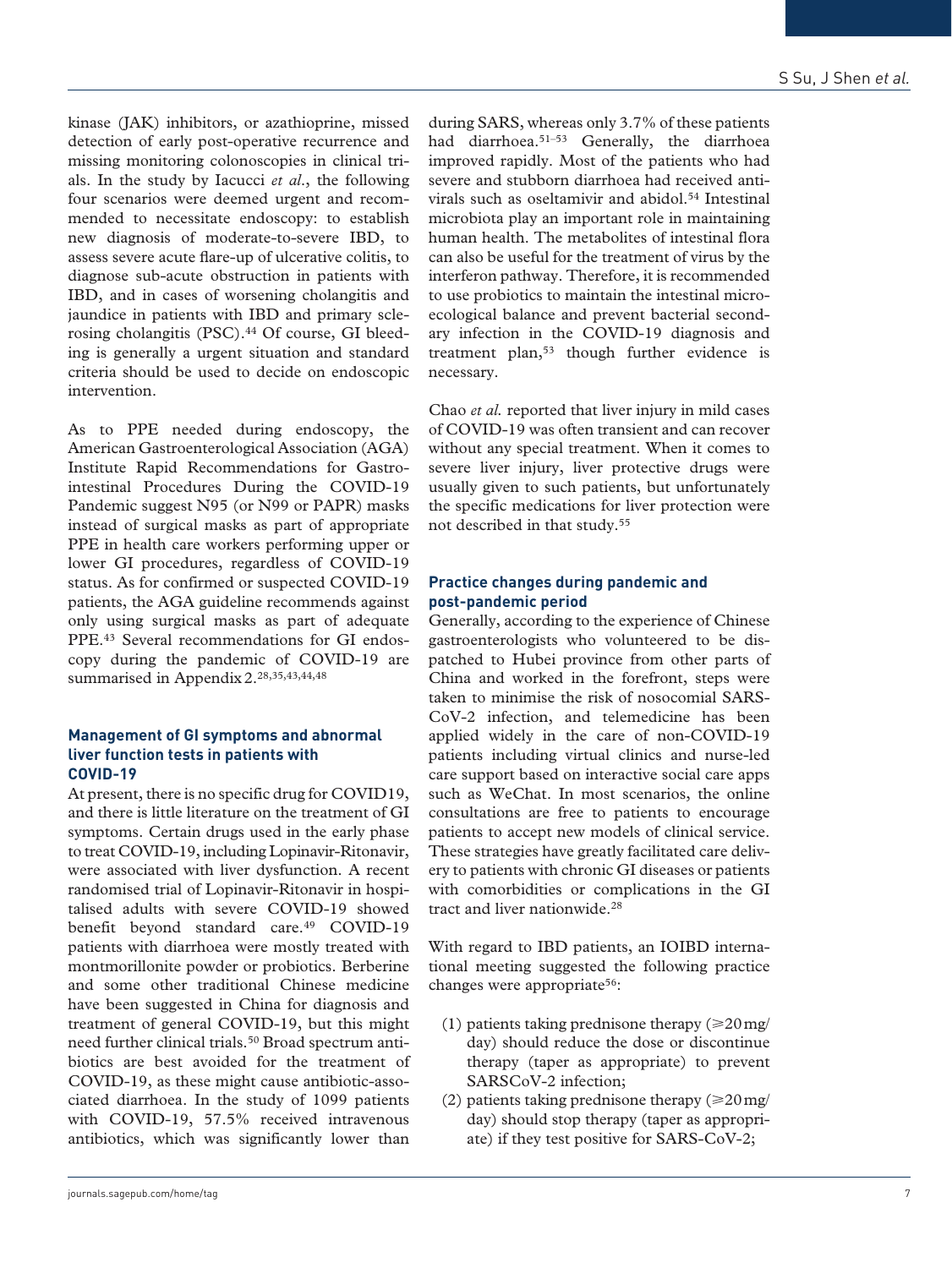Additionally, in scenarios (1) an (2), IBD patients under steroid treatment should be monitored for adrenal crisis, and stress dose steroids should be considered for severe COVID-19 patients who are critically ill.

- (3) Patients taking azathioprine/6-MP/ methotrexate/ tofacitinib should stop therapy if they test positive for SARS-CoV-2;
- (4) Patients taking anti-TNF therapy/ustekinumab should stop therapy if they develop COVID-19, whereas it is uncertain if patients test positive for SARS-CoV-2 but do not have COVID-19;
- (5) Patients taking combination therapy with an anti-TNF and thiopurine/methotrexate should stop the thiopurine/methotrexate if they test positive for SARS-CoV-2;
- (6) Patients taking clinical trial drugs should stop therapy if they test positive for SARS-CoV-2;
- (7) In an IBD patient who tests positive for SARS-CoV-2 and whose IBD medications have been stopped because of this, IBD medications can be restarted after 14days (provided they have not developed COVID-19);
- (8) In an IBD patient who develops COVID-19 and whose IBD medications have been stopped, IBD meds can be restarted after COVID- 19 symptoms resolve or two nasopharyngeal PCR tests are negative.

# **Lessons learnt**

- 1. GI involvement is common in COVID-19, with digestive symptoms in some patients as the chief complaint or only manifestation; digestive symptoms may be correlated with worse clinical outcomes compared with patients without digestive symptoms.
- 2. In several cases, GI manifestation could be the first symptoms antedating respiratory symptoms, carrying a potential for delayed diagnosis and increased disease transmission risk; in rare scenarios, digestive symptoms could be the only complaint with absence of any respiratory manifestation, harbouring a risk of misdiagnosis or missed diagnosis.
- 3. The possibility of faecal–oral transmission of SARS-CoV-2 has important implications and requires further research. Strict precautions must be observed when performing GI endoscopy and when handling the stools of patients infected with coronavirus. The importance of frequent and proper

hand hygiene should be emphasised. Whether rectal swab testing before discharging COVID-19 patients with GI involvement should be incorporated needs to be further evaluated.

- 4. For patients with chronic GI diseases such as IBD, the way of providing quality of care needs to be improved and changed (such as transition to online virtual clinical visits). To hold or stop immunosuppressive medications including biologics is not advised for IBD patients or others such as those with autoimmune hepatitis with IBD, as the risk of disease flare far outweighs the chance of infection with SARS-CoV-2.
- 5. It is essential to triage and assess risk of patients with suspected or confirmed COVID-19 before endoscopy; deferred elective endoscopies and strategic performance of urgent endoscopies should be considered to minimise concomitant exposure. Healthcare workers should practice standard infection control and N95 (or N99 or PAPR) masks instead of surgical masks as part of appropriate PPE recommended during GI endoscopic procedure.
- 6. The comorbidity spectrum of digestive conditions and its impact on treatment and outcome of COVID-19 needs to be investigated urgently. Some registry studies such as SECURE-IBD are ongoing inside and outside China.
- 7. All the recommendations given in this article should be carefully adapted on the basis of local policy and available health-care resources.

# **Conflict of interest statement**

The authors declare that there is no conflict of interest.

# **Funding**

The authors received no financial support for the research, authorship, and/or publication of this article.

# **ORCID iD**

Ren Mao **[https://orcid.org/0000-0002-5523-](https://orcid.org/0000-0002-5523-8185)** [8185](https://orcid.org/0000-0002-5523-8185)

#### **Reference**

1. Guan WJ, Ni ZY, Hu Y*, et al*. Clinical characteristics of coronavirus disease 2019 in China. *N Engl J Med* 2020; 382: 1708–1720.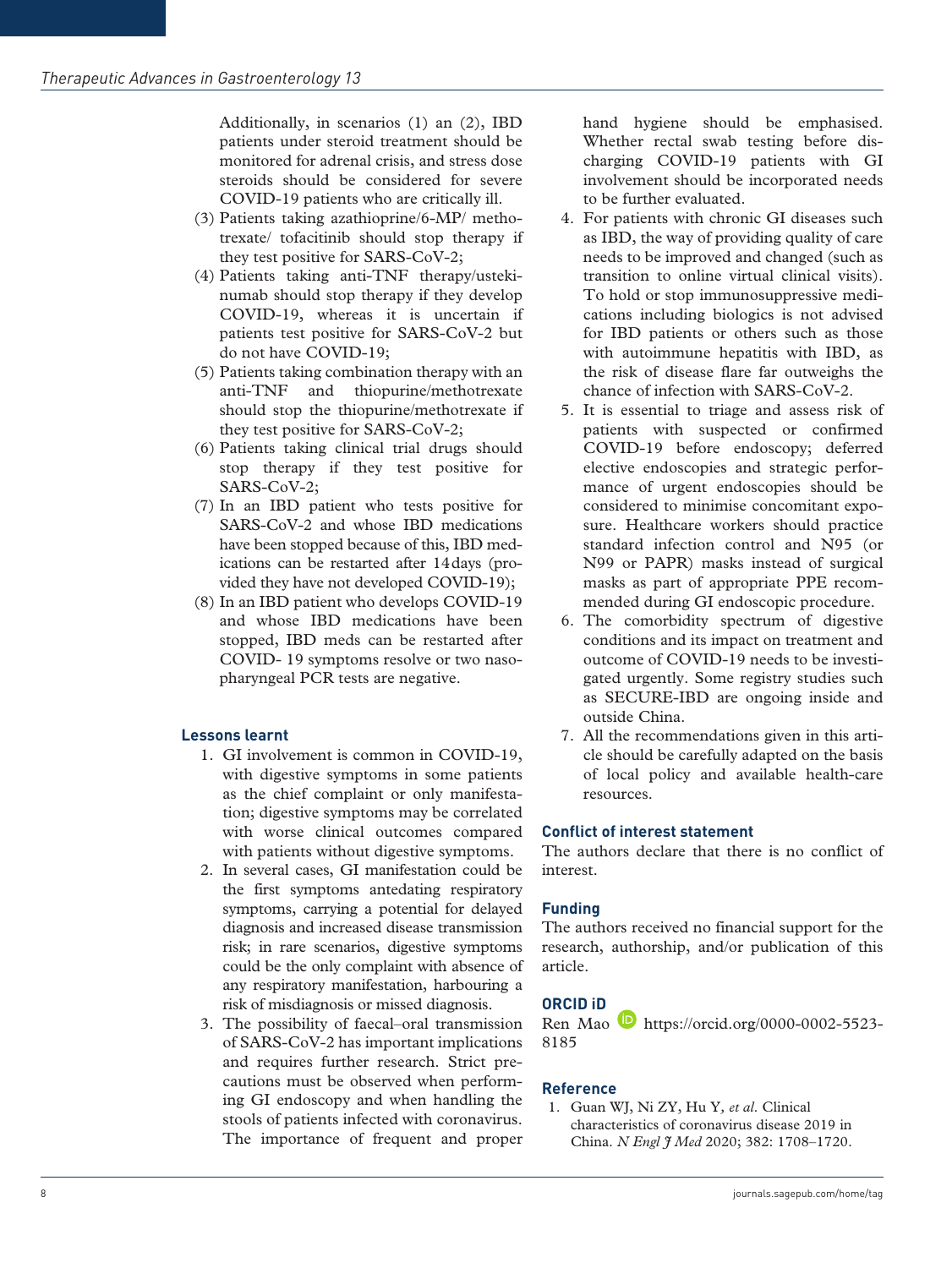- 2. Wang D, Hu B, Hu C*, et al*. Clinical characteristics of 138 hospitalized patients with 2019 novel coronavirus-infected pneumonia in Wuhan, China. *JAMA* 2020; 323: 1061–1069.
- 3. Li C, Liu T, Guo SS*, et al*. Mechanisms of gastrointestinal symptoms in corona virus disease 2019, severe acute respiratory syndrome, Middle East respiratory syndrome and potential treatment for corona virus disease 2019. *Chin J Dig* 2020; 40: E009–E009.
- 4. Mao R, Qiu Y, He JS*, et al*. Manifestations and prognosis of gastrointestinal and liver involvement in patients with COVID-19: a systematic review and meta-analysis. *Lancet Gastroenterol Hepatol.* Epub ahead of print 12 May 2020. DOI: 10.1016/S2468-1253(20)30126-6
- 5. Lin L, Jiang X, Zhang Z*, et al*. Gastrointestinal symptoms of 95 cases with SARS-CoV-2 infection. *Gut* 2020; 69: 997–1001.
- 6. Lechien JR, Chiesa-Estomba CM, De Siati DR*, et al*. Olfactory and gustatory dysfunctions as a clinical presentation of mild-to-moderate forms of the coronavirus disease (COVID-19): a multicenter European study. *Eur Arch Otorhinolaryngol* 2020; 1–11.
- 7. Chan JF, Yuan S, Kok KH*, et al*. A familial cluster of pneumonia associated with the 2019 novel coronavirus indicating person-to-person transmission: a study of a family cluster. *Lancet* 2020; 395: 514–523.
- 8. Chen N, Zhou M, Dong X*, et al*. Epidemiological and clinical characteristics of 99 cases of 2019 novel coronavirus pneumonia in Wuhan, China: a descriptive study. *Lancet* 2020; 395: 507–513.
- 9. Huang C, Wang Y, Li X*, et al*. Clinical features of patients infected with 2019 novel coronavirus in Wuhan, China. *Lancet* 2020; 395: 497–506.
- 10. Liang W, Feng Z, Rao S*, et al*. Diarrhoea may be underestimated: a missing link in 2019 novel coronavirus. *Gut* 2020; 69: 1141–1143.
- 11. Fang D, Ma JD, Guan JL*, et al*. Manifestations of digestive system in hospitalized patients with novel coronavirus pneumonia in Wuhan, China: a single-center, descriptive study. *Chin J Dig* 2020; 40(03): 151–156.
- 12. Banyai K, Estes MK, Martella V*, et al*. Viral gastroenteritis. *Lancet* 2018; 392: 175–186.
- 13. Pan L, Mu M, Yang P*, et al*. Clinical characteristics of COVID-19 patients with digestive symptoms in Hubei, China: a descriptive, cross-sectional, multicenter study. *Am J Gastroenterol* 2020; 115: 766–773.
- 14. Luo S, Zhang X and Xu H. Don't overlook digestive symptoms in patients with 2019 novel coronavirus disease (COVID-19). *Clin Gastroenterol Hepatol* 2020; 18: 1636–1637.
- 15. Wang SH, Han P, Xiao F*, et al*. Manifestations of liver injury in 333 hospitalized patients with coronavirus disease 2019. *Chin J Dig* 2020; 40(03): 157–161.
- 16. Qi F, Qian S, Zhang S*, et al*. Single cell RNA sequencing of 13 human tissues identify cell types and receptors of human coronaviruses. *Biochem Biophys Res Commun* 2020; 526: 135–140.
- 17. Xiao F, Tang M, Zheng X*, et al*. Evidence for gastrointestinal infection of SARS-CoV-2. *Gastroenterology* 2020; 158: 1831–1833.e3.
- 18. Lu H. Drug treatment options for the 2019-new coronavirus (2019-nCoV). *Biosci Trends* 2020; 14: 69–71.
- 19. Wang Z, Chen X, Lu Y*, et al*. Clinical characteristics and therapeutic procedure for four cases with 2019 novel coronavirus pneumonia receiving combined Chinese and Western medicine treatment. *Biosci Trends* 2020; 14: 64–68.
- 20. Zumla A, Hui DS, Azhar EI*, et al*. Reducing mortality from 2019-nCoV: host-directed therapies should be an option. *Lancet* 2020; 395: e35–e36.
- 21. Young BE, Ong SWX, Kalimuddin S*, et al*. Epidemiologic features and clinical course of patients infected with SARS-CoV-2 in Singapore. *JAMA* 2020; 323: 1488–1494.
- 22. Xu Z, Shi L, Wang Y*, et al*. Pathological findings of COVID-19 associated with acute respiratory distress syndrome. *Lancet Respir Med* 2020; 8: 420–422.
- 23. Holshue ML, DeBolt C, Lindquist S*, et al*. First case of 2019 novel coronavirus in the United States. *N Engl J Med* 2020; 382: 929–936.
- 24. Wang W, Xu Y, Gao R*, et al*. Detection of SARS-CoV-2 in different types of clinical specimens. *JAMA* 2020; 323: 1843–1844.
- 25. Wu Y, Guo C, Tang L*, et al*. Prolonged presence of SARS-CoV-2 viral RNA in faecal samples. *Lancet Gastroenterol Hepatol* 2020; 5: 434–435.
- 26. Xu Y, Li X, Zhu B*, et al*. Characteristics of pediatric SARS-CoV-2 infection and potential evidence for persistent fecal viral shedding. *Nat Med* 2020; 26: 502–505.
- 27. Wang XW, Li JS, Guo TK*, et al*. Excretion and detection of SARS coronavirus and its nucleic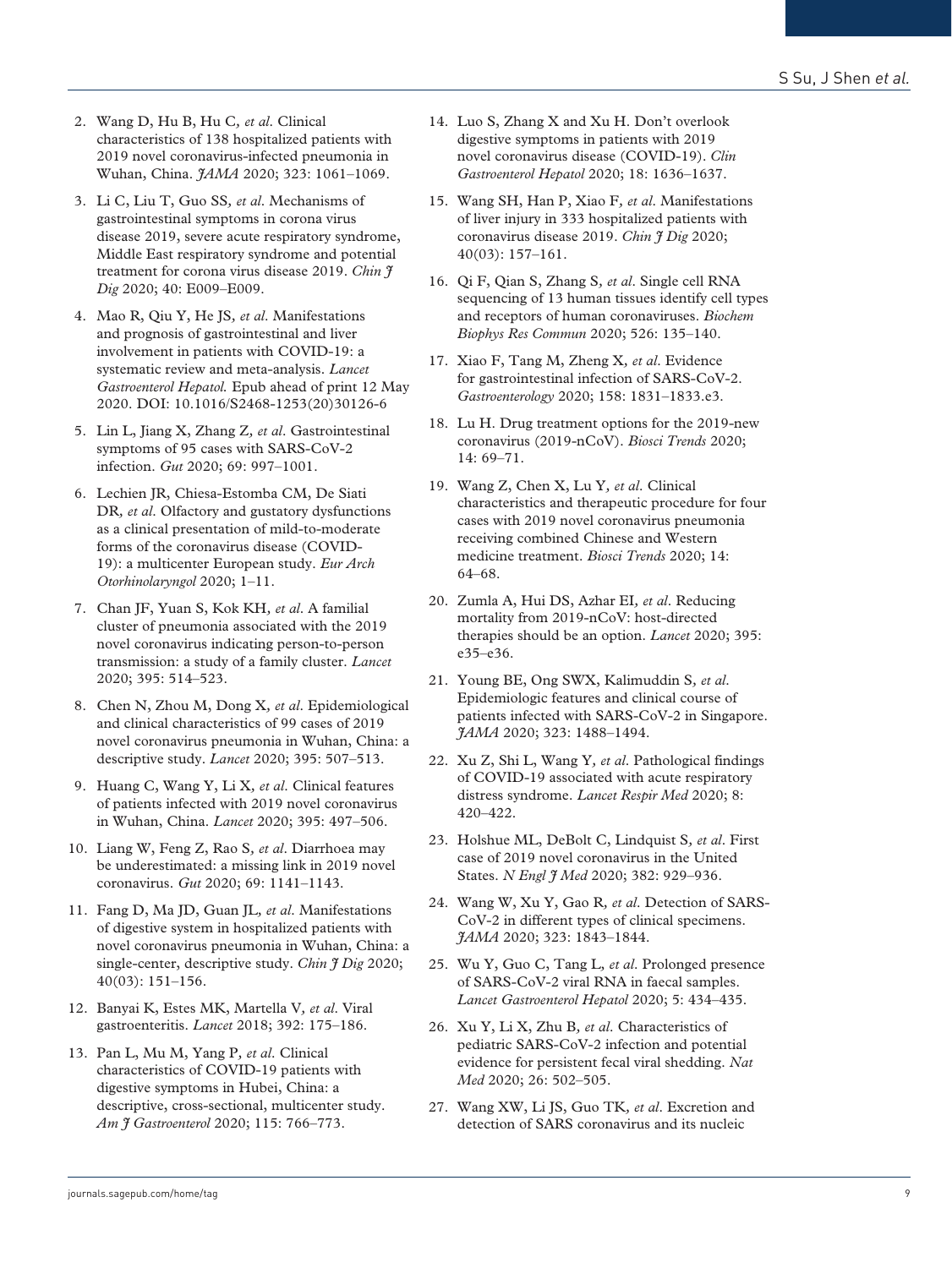acid from digestive system. *World J Gastroenterol* 2005; 11: 4390–4395.

- 28. Mao R, Liang J, Wu K-C*, et al*. Responding to COVID-19: perspectives from the Chinese society of gastroenterology. *Gastroenterology*. Epub ahead of print 27 march 2020. DOI: 10.1053/j.gastro.2020.03.046.
- 29. Tian S, Xiong Y, Liu H*, et al*. Pathological study of the 2019 novel coronavirus disease (COVID-19) through postmortem core biopsies. *Mod Pathol* 2020; 1–8.
- 30. Liu X, Wang RS, Qu GQ*, et al*. Gross examination report of a COVID-19 death autopsy. *Fa Yi Xue Za Zhi* 2020; 36: 21–23.
- 31. Tian S, Xiong Y, Liu H*, et al*. Pathological study of the 2019 novel coronavirus disease (COVID-19) through post-mortem core biopsies. *Preprints* 2020, 2020030311.
- 32. Yang X, Yu Y, Xu J*, et al*. Clinical course and outcomes of critically ill patients with SARS-CoV-2 pneumonia in Wuhan, China: a singlecentered, retrospective, observational study. *Lancet Respir Med* 2020; 8: 475–481.
- 33. Monteleone G and Ardizzone S. Are patients with inflammatory bowel disease at increased risk for Covid-19 infection? *J Crohns Colitis* 2020; jjaa061.
- 34. Rubin DT, Feuerstein JD, Wang AY*, et al*. AGA Clinical practice update on management of inflammatory bowel disease during the COVID-19 pandemic: expert commentary. *Gastroenterology*. Epub ahead of print 10 April 2020. DOI: 10.1053/j.gastro.2020.04.012
- 35. Mao R, Liang J, Shen J*, et al*. Implications of COVID-19 for patients with pre-existing digestive diseases. *Lancet Gastroenterol Hepatol* 2020; 5: 425–427.
- 36. Guan WJ, Liang WH, Zhao Y*, et al*. Comorbidity and its impact on 1590 patients with Covid-19 in China: a nationwide analysis. *Eur Respir J* 2020; 55: 2000547.
- 37. Inflammatory Bowel Disease Group, Chinese Society of Gastroenterology, Chinese Medical Association. Management of patients with inflammatory bowel disease during epidemic of 2019 novel coronavirus pneumonia. *Chin J Dig* 2020: 40: E001–E001.
- 38. Brenner EJ, Ungaro RC, Gearry RB*, et al*. Corticosteroids, but not TNF antagonists, are associated with adverse COVID-19 outcomes in patients with inflammatory bowel diseases: results from an International Registry. *Gastroenterology* Epub ahead of print 18 May 2020. DOI: 10.1053/j.gastro.2020.05.032.
- 39. Olivera P, Sandborn WJ, Panes J*, et al*. Physicians' perspective on the clinical meaningfulness of inflammatory bowel disease trial results: an International Organization for the Study of Inflammatory Bowel Disease (IOIBD) survey. *Aliment Pharmacol Ther* 2018; 47: 773–783.
- 40. Lamb CA, Kennedy NA, Raine T*, et al*. British Society of Gastroenterology consensus guidelines on the management of inflammatory bowel disease in adults. *Gut* 2019; 68: s1–s106.
- 41. Remuzzi A and Remuzzi G. COVID-19 and Italy: what next? *Lancet* 2020; 395: 1225–1228.
- 42. Report of the WHO-China joint mission on coronavirus disease 2019 (COVID-19). https:// www.who.int/publications-detail/report-of-thewho-china-joint-mission-on-coronavirus-disease-2019-(covid-19) (accessed 28 February 2020).
- 43. Sultan S, Lim JK, Altayar O*, et al*. AGA Institute rapid recommendations for gastrointestinal procedures during the COVID-19 pandemic. *Gastroenterology*. Epub ahead of print 31 March 2020. DOI: 10.1053/j.gastro.2020.03.072.
- 44. Iacucci M, Cannatelli R, Labarile N*, et al*. Endoscopy in inflammatory bowel diseases during the COVID-19 pandemic and post-pandemic period. *Lancet Gastroenterol Hepatol* 2020; 5: 598–606.
- 45. Razai MS, Doerholt K, Ladhani S*, et al*. Coronavirus disease 2019 (covid-19): a guide for UK GPs. *BMJ* 2020; 368: m800.
- 46. Ungaro RC, Sullivan T, Colombel JF*, et al*. What should gastroenterologists and patients know about COVID-19? *Clin Gastroenterol Hepatol* 2020; 18: 1409–1411.
- 47. British Society of Gastroenterology. BSG/JAG statement on bowel screening & endoscopy service provision. https://www.bsg.org.uk/?s=BSG %2FJAG+statement+on+bowel+screening+%26 +endoscopy+service+provision
- 48. Chiu PWY, Ng SC, Inoue H*, et al*. Practice of endoscopy during COVID-19 pandemic: position statements of the Asian Pacific Society for Digestive Endoscopy (APSDE-COVID statements). *Gut* 2020; 69: 991–996.
- 49. Cao B, Wang Y, Wen D*, et al*. A trial of Lopinavir-Ritonavir in adults hospitalized with severe Covid-19. *N Engl J Med* 2020; 382: 1787–1799.
- 50. Luo H, Tang QL, Shang YX*, et al*. Can Chinese medicine be used for prevention of corona virus disease 2019 (COVID-19)? A review of historical classics, research evidence and current prevention programs. *Chin J Integr Med* 2020; 26: 243–250.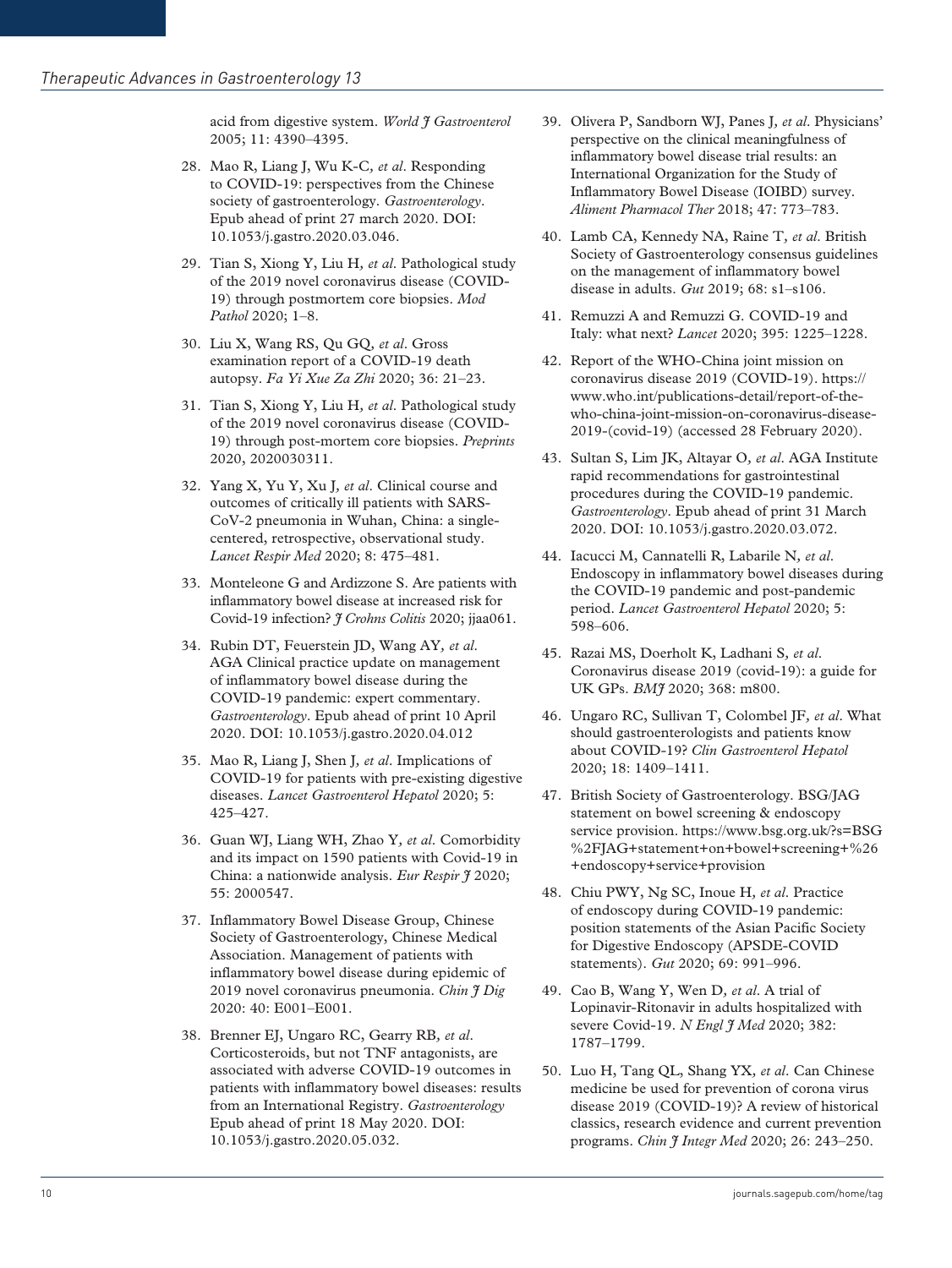- 51. Meo SA, Alhowikan AM, Al-Khlaiwi T*, et al*. Novel coronavirus 2019-nCoV: prevalence, biological and clinical characteristics comparison with SARS-CoV and MERS-CoV. *Eur Rev Med Pharmacol Sci* 2020; 24: 2012–2019.
- 52. Liu XQ, Chen SB, He GQ*, et al*. Treatment of severe SARS and analysis of risk factors of death. *Chinese Journal of Tuberculosis and Respiration*. 2003; 26: 329–333.
- 53. Novel coronavirus pneumonia diagnosis and treatment plan (trial version 7) [EB/OL]. [2020- 03-03]. [http://www.nhc.gov.cn/yzygj/s7653p/2020](http://www.nhc.gov.cn/yzygj/s7653p/202003/46c9294a7dfe4cef80dc7f5912eb1989.shtml) [03/46c9294a7dfe4cef80dc7f5912eb1989.shtml](http://www.nhc.gov.cn/yzygj/s7653p/202003/46c9294a7dfe4cef80dc7f5912eb1989.shtml).
- 54. Ding Q, Lu P, Fan Y*, et al*. The clinical characteristics of pneumonia patients coinfected with 2019 novel coronavirus and influenza virus in Wuhan, China. *J Med Virol*. Epub ahead of print 20 March 2020. DOI: 10.1002/jmv.25781.
- 55. Zhang C, Shi L and Wang F-S. Liver injury in COVID-19: management and challenges. *Lancet Gastroenterol Hepatol* 2020; 5: 428–430.
- 56. Rubin DT, Abreu MT, Rai V*, et al*. Management of patients with Crohn's disease and ulcerative colitis during the COVID-19 pandemic: results of an International Meeting. *Gastroenterology*. Epub ahead of print 6 April 2020. 2020; S0016–5085(20)30465- 0. DOI: 10.1053/j.gastro.2020.04.002

#### **Appendix 1**

*Diagnosis and treatment of COVID-19 – Recommendations from National Health Commission of the People's Republic of China* [\(http://www.nhc.gov.cn/yzygj/s7653p/202003/46](http://www.nhc.gov.cn/yzygj/s7653p/202003/46c9294a7dfe4cef80dc7f5912eb1989.shtml) [c9294a7dfe4cef80dc7f5912eb1989.shtml.](http://www.nhc.gov.cn/yzygj/s7653p/202003/46c9294a7dfe4cef80dc7f5912eb1989.shtml))

#### *Suspected cases*

Combined with the following comprehensive analysis of epidemiological history and clinical manifestations. One item in the epidemiological history, and combined with any two in the clinical manifestations would be suspected cases. Or if no clear epidemiological history, but has all three clinical manifestations.

- 1. Epidemiological history
	- (1) Travel or residence history of the area with COVID-19 case report within 14days before the onset of the disease;
	- (2) Contact history with the COVID-19 virus infected persons (those with positive nucleic acid test) within 14days before the onset of the disease;
	- (3) Clustering onset of COVID-19 (2 or more cases of fever and/ or respiratory symptoms within 2weeks in small areas such as home, office, school, class, etc.).
- 2. Clinical manifestations
	- (1) Fever and/or respiratory symptoms;
	- (2) Pneumonia imaging features of COVID-19 [chest computed tomography (CT) or magnetic resonance imaging (MRI)];
	- (3) Leukocyte normal or decreased, while lymphocyte count normal or decreased in the early stage of the onset of the disease.

#### *Confirmed cases*

The suspected case has one of the following pathogenic or serological evidences at the same time.

- (1) Positive for COVID-19 nucleic acid detection by RT-PCR;
- (2) Highly homologous to the COVID-19 gene by gene sequencing;
- (3) Positive for COVID-19 specific IgM antibodies and IgG antibodies. Specific COVID-19 IgG antibody change from negative to possible or four times higher in the recovery phase than that in acute phase.